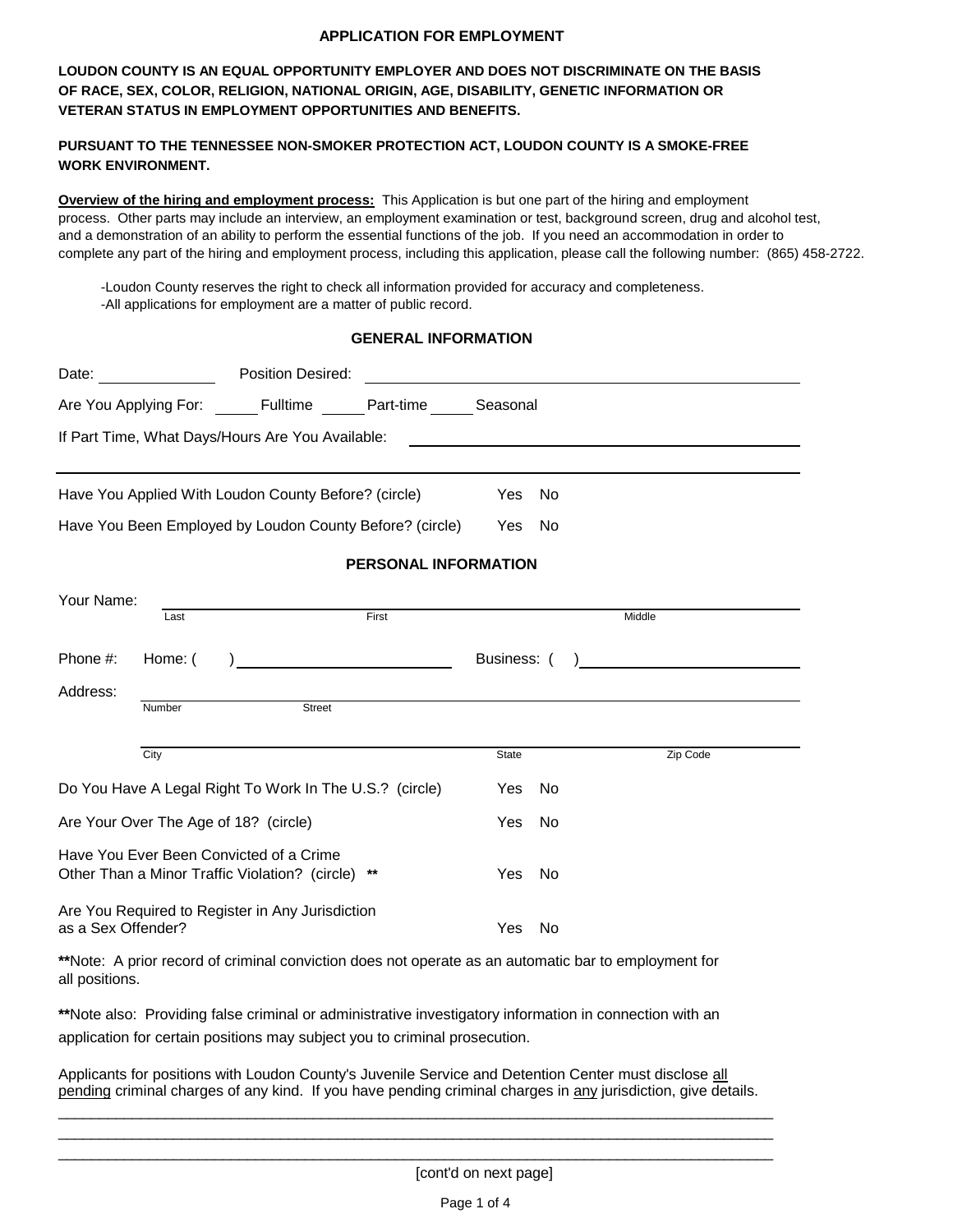## **PERSONAL INFORMATION (Cont'd)**

| If the answer to any of the above criminal history questions is yes, please give a complete explanation of the<br>circumstances and reason(s) why your employment is appropriate in spite of the conviction (and if<br>applicable, the charge). |            |                                      |                     |
|-------------------------------------------------------------------------------------------------------------------------------------------------------------------------------------------------------------------------------------------------|------------|--------------------------------------|---------------------|
| Have You Ever Been Discharged, Fired or Terminated From<br>Any Position For Reasons Other Than Lack of Work? (circle)                                                                                                                           |            | - No<br>Yes                          |                     |
| If Yes, Please Explain:                                                                                                                                                                                                                         |            |                                      |                     |
|                                                                                                                                                                                                                                                 |            | <b>EDUCATION AND TRAINING</b>        |                     |
| High School Attended:                                                                                                                                                                                                                           |            |                                      |                     |
| City                                                                                                                                                                                                                                            |            | State                                |                     |
| Do You Have A High School Diploma? (circle)                                                                                                                                                                                                     | Yes        | No                                   |                     |
| Please List Other Education You Have Received:                                                                                                                                                                                                  |            |                                      |                     |
| College/University/<br><b>Trade or Business</b><br><b>Schools Attended</b>                                                                                                                                                                      | City/State | Degree Earned?<br><b>Type Degree</b> | Major Area of Study |
|                                                                                                                                                                                                                                                 |            |                                      |                     |
|                                                                                                                                                                                                                                                 |            |                                      |                     |
|                                                                                                                                                                                                                                                 |            |                                      |                     |

List Other Training Received (special courses, work training programs, armed forces training, etc.).

List Special Qualifications and Skills (licenses, skills with machines, patents or inventions, publications, etc. ).

Are you able to perform the essential functions of the job for which you've applied with or without reasonable accommodation?

Yes

No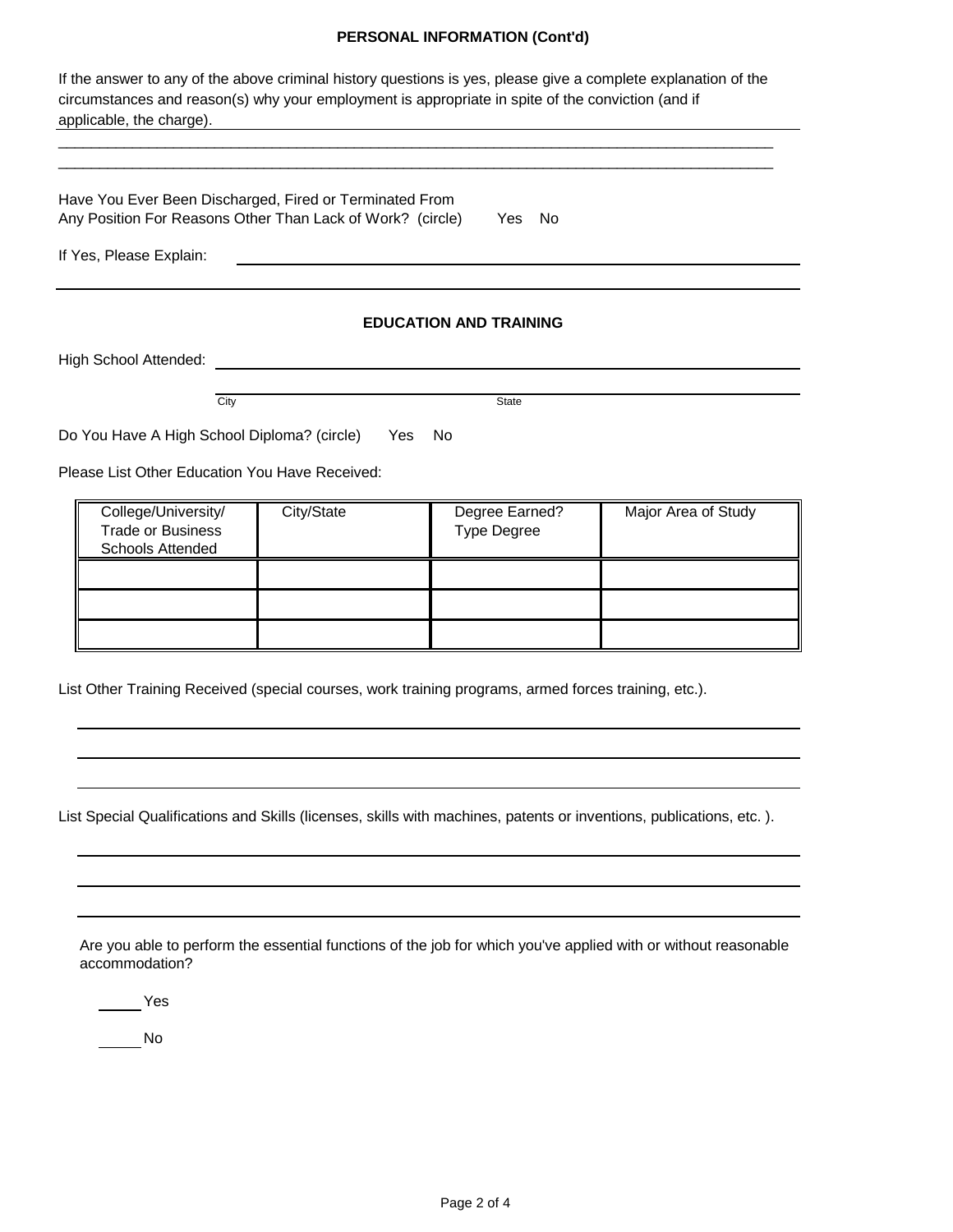# **REFERENCES**

Please list three or four persons, other than relatives or former employers who have knowledge of your character and/or abilities:

| <b>Name</b> | <b>Mailing Address</b> | <b>Years Known</b> | Phone |
|-------------|------------------------|--------------------|-------|
|             |                        |                    |       |
|             |                        |                    |       |
|             |                        |                    |       |
|             |                        |                    |       |
|             |                        |                    |       |

#### **PRIOR EMPLOYMENT RECORD**

List Below All Present and Past Employment Information and/or Substantive Volunteer Work:

| Name and Address of Current or Most Recent Employer:                                                                                                                                                                                  | <u> 1980 - Andrea Andrew Maria (h. 1980).</u>         |
|---------------------------------------------------------------------------------------------------------------------------------------------------------------------------------------------------------------------------------------|-------------------------------------------------------|
|                                                                                                                                                                                                                                       |                                                       |
| Your Supervisor:<br><u> 1980 - Johann Barn, mars ann an t-Amhainn an t-Amhainn an t-Amhainn an t-Amhainn an t-Amhainn an t-Amhainn an </u>                                                                                            |                                                       |
| Your Job Title/Responsibilities <u>: with the set of the set of the set of the set of the set of the set of the set of the set of the set of the set of the set of the set of the set of the set of the set of the set of the set</u> |                                                       |
|                                                                                                                                                                                                                                       | Date Left:                                            |
| Reason for Leaving: <u>Contract Community of the Contract Community of the Contract Community of the Contract Co</u>                                                                                                                  |                                                       |
| Starting Salary: <u>Containing Salary:</u> Ending Salary: Containing Salary: Containing Salary: Containing Salary: Containing Salary: Containing Salary: Containing Salary: Containing Salary: Containing Salary: Containing Salary   |                                                       |
| May we contact this employer?: (circle) Yes No                                                                                                                                                                                        |                                                       |
|                                                                                                                                                                                                                                       |                                                       |
| Name and Address of Current or Most Recent Employer: ___________________________                                                                                                                                                      |                                                       |
| Phone Number: New York Changes and Changes and Changes and Changes and Changes and Changes and Changes and Changes and Changes and Changes and Changes and Changes and Changes and Changes and Changes and Changes and Changes        |                                                       |
|                                                                                                                                                                                                                                       |                                                       |
|                                                                                                                                                                                                                                       |                                                       |
|                                                                                                                                                                                                                                       | Date Left:<br><u> 1989 - Andrea Station Barbara (</u> |
|                                                                                                                                                                                                                                       |                                                       |
|                                                                                                                                                                                                                                       |                                                       |
| May we contact this employer?: (circle) Yes No                                                                                                                                                                                        |                                                       |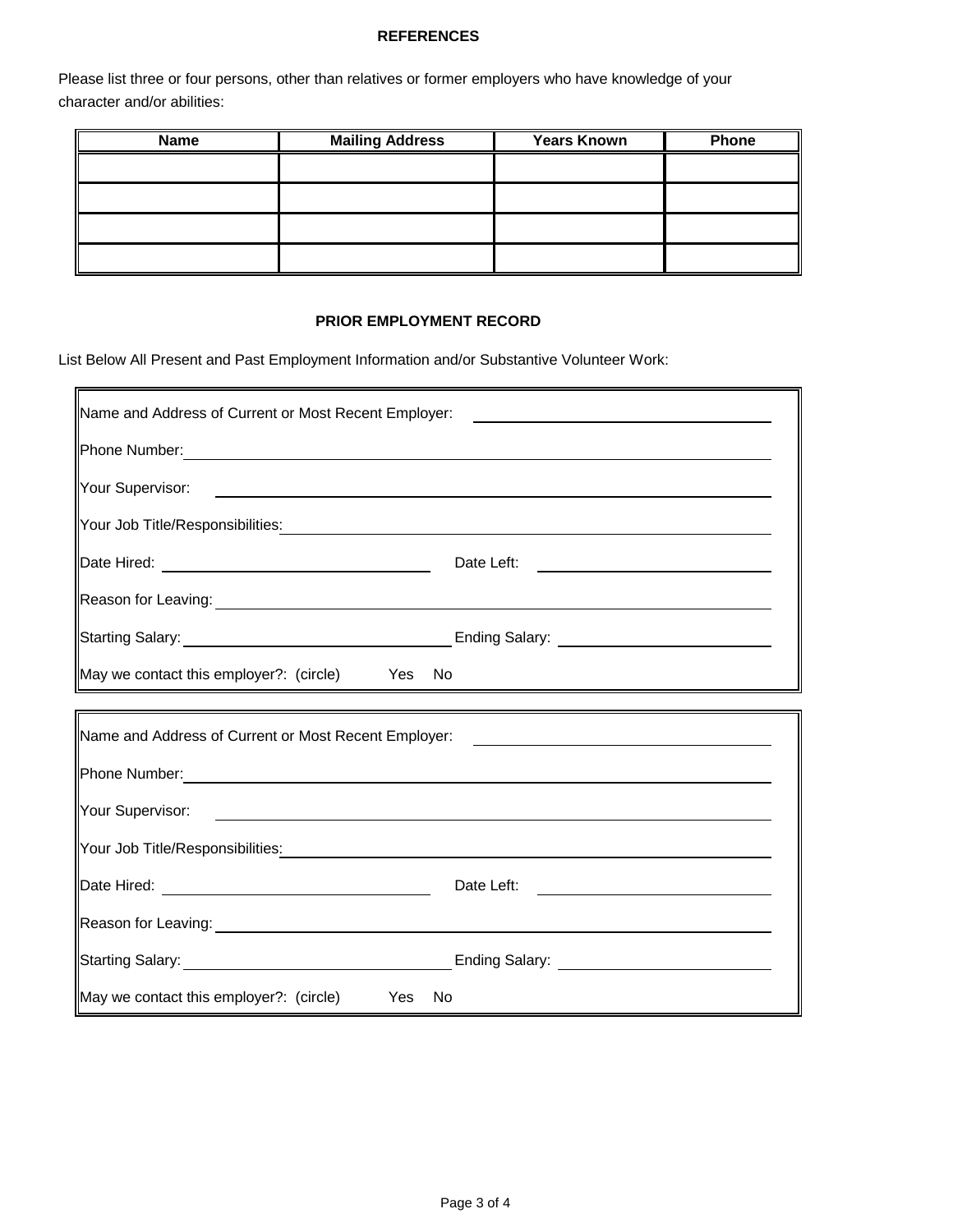| Name and Address of Current or Most Recent Employer: |                            |
|------------------------------------------------------|----------------------------|
| Phone Number:                                        |                            |
| Your Supervisor:                                     |                            |
| Your Job Title/Responsibilities:                     |                            |
| Date Hired:                                          | Date Left:                 |
| Reason for Leaving:                                  |                            |
| Starting Salary: __________                          | Ending Salary: ___________ |
| May we contact this employer?: (circle)<br>Yes       | No                         |

# **\*\*\* IMPORTANT - READ CAREFULLY BEFORE SIGNING \*\*\***

**In consideration of my hire and, if hired, of my continued employment, I agree that any claim or lawsuit relating to or arising out of my employment with Loudon County must be filed no more than 180 days after the date of the employment action that is the subject of the claim or lawsuit. I waive any statute of limitations to the contrary. I agree that claims based upon repeated or multiple occurrences of the same conduct (e.g., pay issues) do not extend the deadline established in this paragraph.**

Applicant Signature Date

# **\*\*\* IMPORTANT\*\*\***

**I hereby affirm that the information provided on this application (and accompanying resume, if any) is true and complete to the best of my knowledge. I understand that falsified information or significant omissions may disqualify me and my application from further consideration for employment and may be considered justification for termination if discovered at a later date.**

**I waive any right of privilege, privacy, and/or confidentiality I may have in the information provided by references or others whom I have indicated may be contacted.**

Applicant Signature Date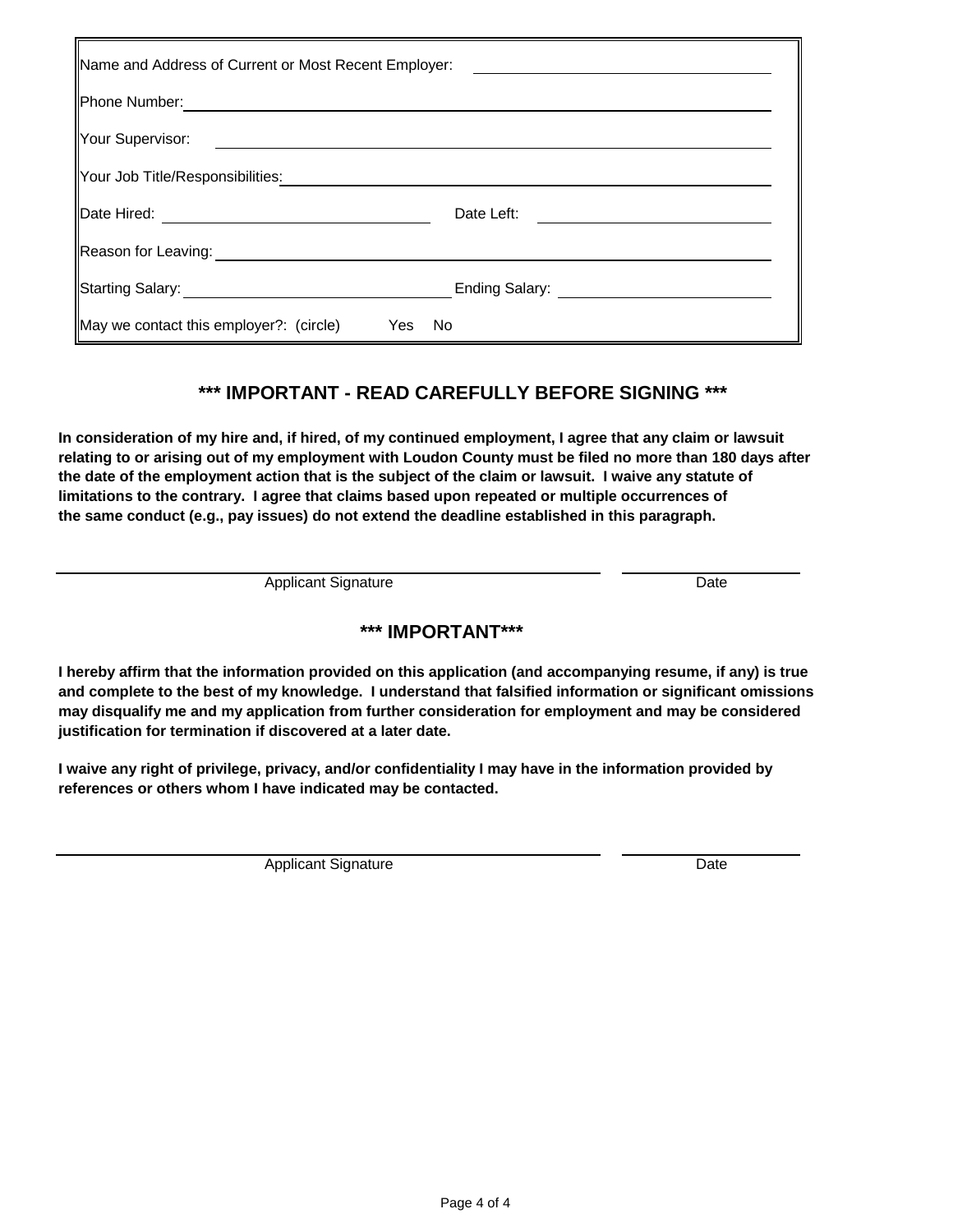# APPLICANT OR EMPLOYEE AUTHORIZATION and RELEASE

Read and complete the following

- $\mathbf{1}$ I understand that Loudon County, when considering my application for employment, when making a decision whether to offer me employment, when deciding whether to continue my employment (if I am hired), and when making other employment-related decisions directly affecting me, may wish to obtain information regarding my character, work habits, performance, educational background and experience, along with termination of past employment. I understand that Loudon County may be requesting information from public and private sources about my education, credentials, criminal history records, references, and driving record (MVR). I further understand that if a conditional offer of employment is made, Loudon County may be requesting information from such sources about my worker's compensation injuries. 1 also understand that, if applicable, Loudon County will periodically review my driving record to determine continued eligibility to drive a County vehicle. (As a driver of a County vehicle, I understand that it is my responsibility to operate the vehicle in a safe manner and to drive defensively to prevent injuries and property damage.) If the County conducts background checks through **consumer reporting agencies and obtains consumer reports, it shall do so in conformity with the Fair**  Credit Reporting Act.
- 2. I understand and agree that if I am an applicant for any position requiring access to children in a child care program or detention center, that records relating not only to criminal convictions, but to pending criminal charges of any kind, convictions resulting in suspended or reduced sentences and to any investigations by the Department of Children's Services and/or the Department of Health, shall be obtarned. If I am applying for a position involving direct care of and/or contact with elderly or disabled individuals under Tenn. Code Ann. § 71-2- 111, I understand that, rn addrtion to a criminal history check, Loudon County will verify whether I am listed as a person who has abused, neglected or misappropriated the assets of a client under the Vulnerable Persons Registry. If I am applying for a position with the County Health Department, I understand and agree that, in addition to a criminal history check and verification under the Vulnerable Person's Registry, my name will be checked against the list of debarred individuals maintained by the Office of Inspector General with the U.S Department of Health and Human Services.
- 3. If I am applying for a position requiring proximity to school children under Tenn. Code Ann.§ 49-5-413 or access to children in a child care agency or detention center as described by Tenn. Code Ann.§ 37-5-109, I agree to provide fingerprint samples for the purpose of verifying my criminal history information.
- 4. Medical and workers' compensation information will only be requested in compliance with the Americans with Disabilities Act (ADA) and/or any other applicable state law after a conditional offer of employment.
- 5. I understand that this authorization is not an offer of employment by Loudon County and that any false or misleading information I have provided to Loudon County may result in a refusal to hire, promote, reassign or continue employment. J further understand that providing false or misleading information in connection with my criminal or administrative investigative history for positions involving proximity to school children or access to children in a child care program or detention center may subject me to prosecution, and that any such falsification shall be reported to the District Attorney General.
- 6 I also understand that this authorization is a continuing authorization and will remain valid until such time as I inform Loudon County, in writing, that I wish to revoke this authorization.
- 7. I acknowledge that a telephonic facsimile (FAX) or photographic copy shall be as valid as the original. This release is valid for most federal, state and county agencies.
- 8. By my signature below, I hereby authorize, without reservation, any law enforcement agency, public agency including the Social Security Administration (SSA), institution, school, employer, reference or insurance company contacted by Loudon County to furnish the information described in Section 1 and, if applicable, Section 2, 3 and 4.
- 9. I hereby authorize Loudon County to obtain all information described in Section 1 and, if applicable, Sections 2, 3 and 4, and release Loudon County, the SSA, and their agents, officials, representatives, or assigned agencies, including officers, employees, or related personnel both individually and collectively, from any and all liability for damages of whatever kind, which may, at any time, result to me, my heirs, family, or associates because of compliance with this authorization and release

Signature Today's Date